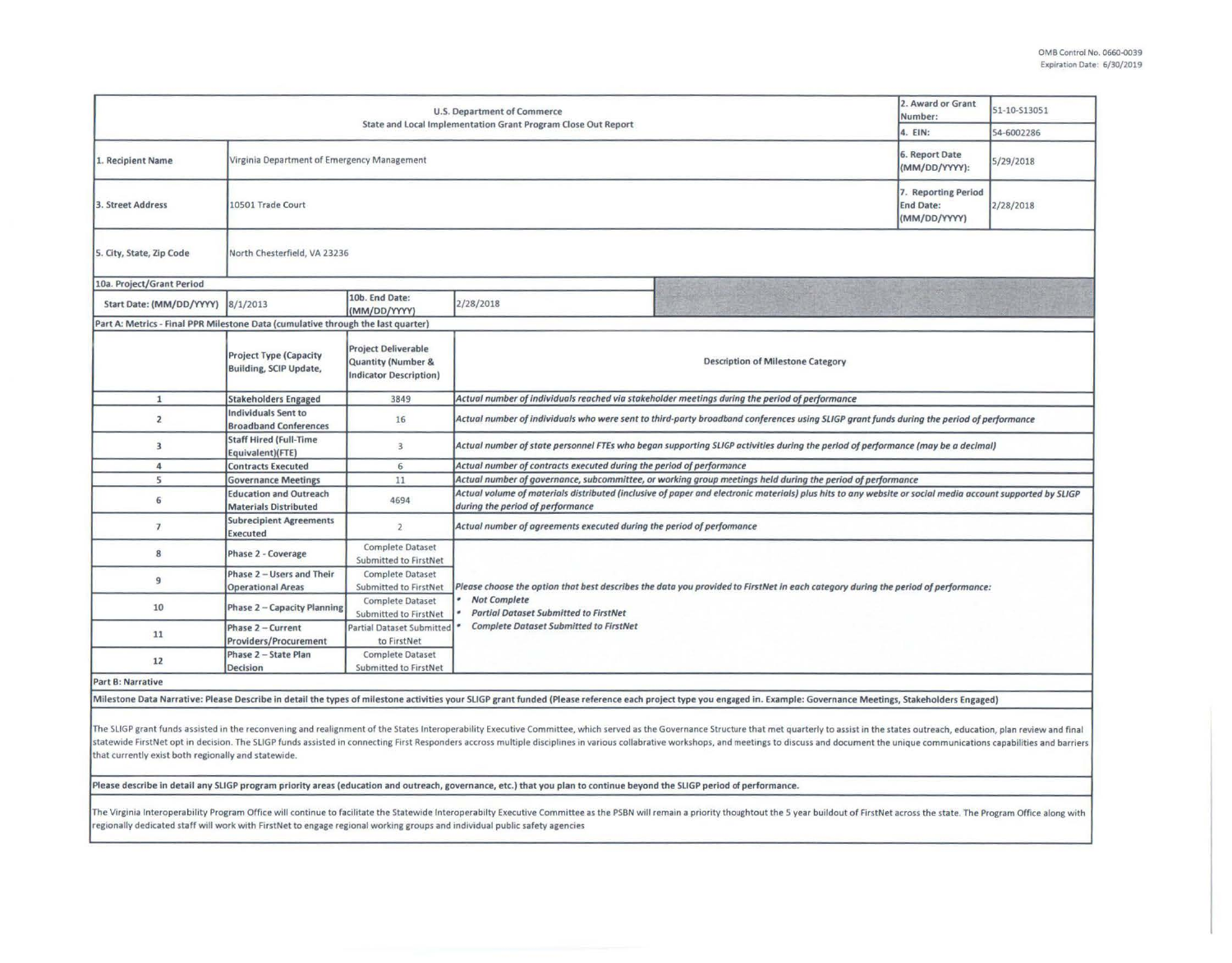Data collection narrative: Please describe in detail the status of your SLIGP funded data collection activities.

Please describe In detail any data collection activities you plan to continue beyond the SLIGP period of performance.

**At this time Virginia has not identified specific data collection topics, however as the buildout of the network proceeds, we will utilize stakeholder feedback to identify potential data collection needs.** 

Lessons Learned: Please share any lessons learned or best practices that your organization implemented during your SLIGP project.

Part C: Staffing

Staffing Table - Please provide a summary of all positions funded by SLIGP.

| Name                             | FTE% | Project(s) Assigned | Change |
|----------------------------------|------|---------------------|--------|
| Program Manager/SWIC             | 50%  |                     |        |
| Grants Manager                   | 50%  |                     |        |
| <b>First Net Program Manager</b> | 100% |                     |        |
| Administrative Assistant         | 100% |                     |        |
|                                  |      |                     |        |
| Part D: Contracts and Funding    |      |                     |        |

Part D: Contracts and Funding

Subcontracts Table - lndude all subcontractors engaged during the period of performance. The totals from this table must equal the "Subcontracts Total" In your Budget Worksheet

| <b>Name</b>                            | <b>Subcontract Purpose</b>                    | Type<br>(Vendor/Subrec.) | RFP/RFQ Issued (Y/N) | <b>Total Federal Funds</b><br>Allocated | <b>Total Matching Funds</b><br>Allocated |
|----------------------------------------|-----------------------------------------------|--------------------------|----------------------|-----------------------------------------|------------------------------------------|
| Caliper                                | Contract Personnel                            | Vendor                   |                      | \$229,072.00                            |                                          |
| Macinac                                | Regional Coordination                         | Subrec                   |                      | \$90,000.00                             | \$22,500.00                              |
| Vert Mobile, LLC                       | Public Safety Broadband Network Website       | Vendor                   |                      | \$34,491.00                             |                                          |
| Old Dominion University                | Independent review and analysis of state plan | Vendor                   |                      | \$150,000.00                            |                                          |
| Center for Innovative Technology (CIT) | <b>Project Managerment</b>                    | Subrec                   |                      | \$246,213.00                            |                                          |
| Televate                               | Independent review and analysis of state plan | Vendor                   |                      | \$163,965.00                            |                                          |
| Cadmus                                 | Regional Outreach Coordination                | Vendor                   |                      | \$97,125.00                             |                                          |
| Cadmus                                 | Regional Outreach Coordination                | Vendor                   |                      | \$165,000.00                            |                                          |
| APCO                                   | Regional Outreach Coordination                | Vendor                   |                      | \$50,000.00                             |                                          |

| <b>Budget Worksheet</b>      |                                                                                                                                                                                               |                                       |                         |                                            |                                                                |                                          |
|------------------------------|-----------------------------------------------------------------------------------------------------------------------------------------------------------------------------------------------|---------------------------------------|-------------------------|--------------------------------------------|----------------------------------------------------------------|------------------------------------------|
|                              | Columns 2, 3 and 4 must match your project budget for the entire award and your final SF 424A. Columns 5, 6, and 7 should list your final budget figures, cumulative through the last quarter |                                       |                         |                                            |                                                                |                                          |
| Project Budget Element (1)   | Federal Funds Awarded (2)                                                                                                                                                                     | <b>Approved Matching</b><br>Funds (3) | <b>Total Budget (4)</b> | <b>Final Federal Funds</b><br>Expended (5) | <b>Final Approved</b><br><b>Matching Funds</b><br>Expended (6) | <b>Final Total funds</b><br>Expended (7) |
| Personnel Salaries           | \$245,440.00                                                                                                                                                                                  | \$0.00                                | \$245,440.00            | \$209,896.23                               |                                                                | \$209,896.23                             |
| b. Personnel Fringe Benefits | \$127,639.00                                                                                                                                                                                  | \$0.00                                | \$127,639.00            | \$80,110.52                                |                                                                | \$80,110.52                              |
| c. Travel                    | \$40,320.00                                                                                                                                                                                   | \$0.00                                | \$40,320.00             | \$29,058.60                                |                                                                | \$29,058.60                              |
| . Equipment                  | \$0.00                                                                                                                                                                                        | \$0.00                                | \$0.00                  | \$0.00                                     |                                                                | \$0.00                                   |
| e. Materials/Supplies        | \$41,680.00                                                                                                                                                                                   | \$0.00                                | \$41,680.00             | \$47,219.56                                |                                                                | \$47,219.56                              |
| Subcontracts Total           | \$1,225,866.00                                                                                                                                                                                | \$0.00                                | \$1,225,866.00          | \$655,777.36                               |                                                                | \$655,777.36                             |
| g. Other                     | \$308,213.00                                                                                                                                                                                  | \$497,289.50                          | \$805,502.50            | \$308,213.00                               | \$334,160.12                                                   | \$642,373.12                             |
| Indirect                     | \$0.00                                                                                                                                                                                        | \$0.00                                | \$0.00                  |                                            |                                                                | \$0.00                                   |
| h. Total Costs               | \$1,989,158.00                                                                                                                                                                                | \$497,289.50                          | \$2,486,447.50          | \$1,330,275.27                             | \$334,160.12                                                   | \$1,664,435.39                           |
| i. % of Total                | 80%                                                                                                                                                                                           | 20%                                   | 100%                    | 80%                                        | 20%                                                            | 100%                                     |